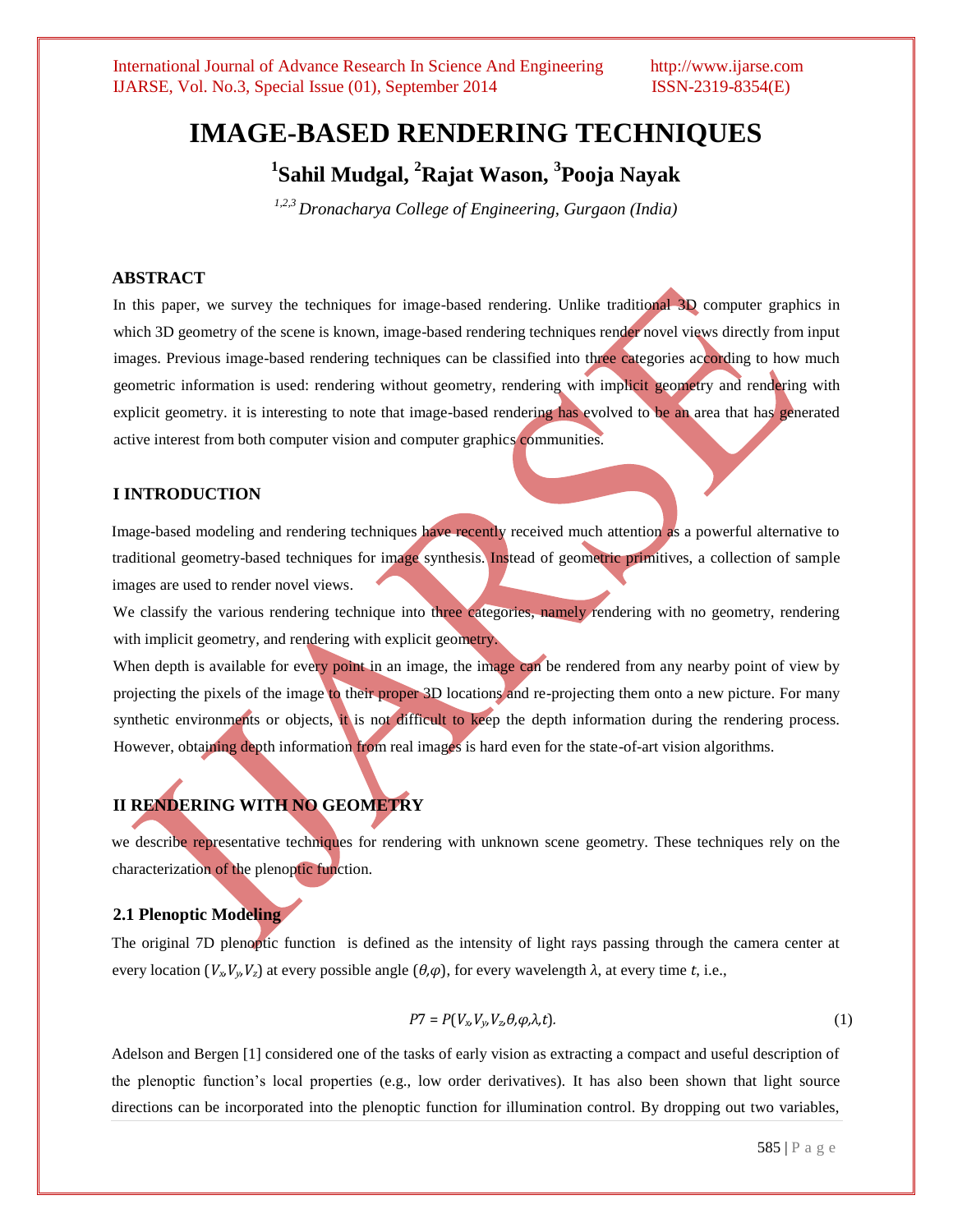time *t* (therefore static environment) and light wavelength *λ* (hence fixed lighting condition), McMillan and Bishop [28] introduced plenoptic modeling with the 5D complete plenoptic function,

$$
P5 = P(V_{x_1}V_{y_1}V_{z_2}\theta,\varphi).
$$
 (2)

The simplest plenoptic function is a 2D panorama when the viewpoint is fixed,

v

object

$$
P2 = P(\theta, \varphi). \tag{3}
$$

And a regular image (with a limited field of view) can be regarded as an incomplete plenoptic sample at a fixed viewpoint.

Image-based rendering, therefore, becomes one of constructing a continuous representation of the plenoptic function from observed discrete samples (complete or incomplete). How to sample the plenoptic function and how to reconstruct a continuous function from discrete samples are important research topics. For example, the samples used in are cylindrical panoramas. Disparity of each pixel in stereo pairs of cylindrical panoramas is computed and used for generating new plenoptic function samples.

t

**Figure 2: Representation of a light field**.

u

s

light ray *L(u,v,s,t)*

| <b>Dimension</b> | Year | Viewing space | Name                  |
|------------------|------|---------------|-----------------------|
| 7                | 1991 | Free          | Plenoptic function    |
| 5.               | 1995 | Free          | Plenoptic modeling    |
| 4                | 1996 | bounding box  | Lightfield/Lumigraph  |
| 3                | 1999 | bounding      | Concentric mosaics    |
|                  |      | plane         |                       |
| $\mathfrak{D}$   | 1994 | fixed point   | Cylindrical/Spherical |
|                  |      |               | panorama              |

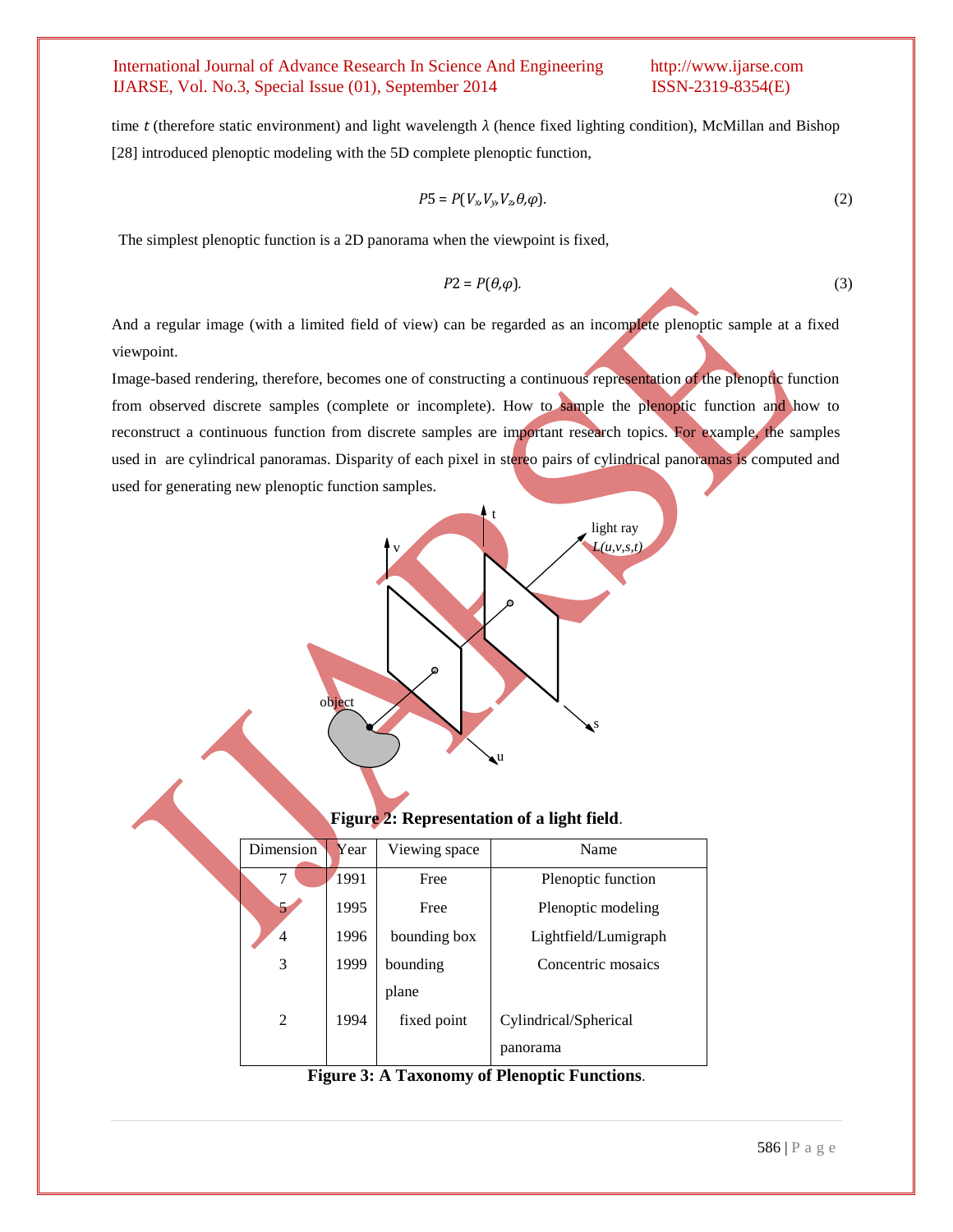### **III LIGHT FIELD AND LUMIGRAPH**

It was observed in both light-field rendering and lumigraph [12] systems that as long as we stay outside the convex hull (or simply a bounding box) of an object,<sup>1</sup>we can simplify the 5D complete plenoptic function to a 4D light field plenoptic function,

$$
P4 = P(u, v, s, t),\tag{4}
$$

where $(u,v)$  and  $(s,t)$  parameterize two parallel planes of the bounding box, as shown in Figure 2. To have a complete description of the plenoptic function for the bounding box, six sets of such two-planes are needed

In the light field system, a capturing rig is designed to obtain uniformly sampled images. To reduce aliasing effect, the light field is pre-filtered before rendering. A vector quantization scheme is used to reduce the amount of data used in light field rendering, yet achieving random access and selective decoding. On the other hand, the lumigraph can be constructed from a set of images taken from arbitrarily placed viewpoints. A re-binning process is therefore required. Geometric information is used to guide the choices of the basis functions. Because of the use of geometric information, sampling density can be reduced.

#### **3.1 Concentric mosaics**

l

Obviously the more constraints we have on the camera location  $(V_xV_yV_z)$ , the simpler the plenoptic function becomes. If we want to capture all viewpoints, we need a complete 5D plenoptic function. As soon as we stay in a convex hull (or conversely viewing from a convex hull) free of occluders, we have a 4D lightfield. If we do not move at all, we have a 2D panorama.

By constraining camera motion to planar concentric circles, concentric mosaics can be created by compositing slit images taken at different locations of each circle. Concentric mosaics index all input image rays naturally in 3 parameters: radius, rotation angle and vertical elevation. Novel views are rendered by combining the appropriate captured rays in an efficient manner at rendering time. Although vertical distortions exist in the rendered images, they can be alleviated by depth correction. Concentric mosaics have good space and computational efficiency. Compared with a lightfield or lumigraph, concentric mosaics have much smaller file size because only a 3D plenoptic function is constructed.

Rendering of a lobby scene from captured concentric mosaics is shown in Figure 4. A rebinned concentric mosaic at the rotation center is shown in Figure 4(a), while two rebinned concentric mosaics taken at exactly opposite directions are shown in Figure 4(b) and (c), respectively.

A panoramic mosaic is constructed by registering multiple regular images. For example, if the camera focal length is known and fixed, one can project each image to its cylindrical map and the relationship between the cylidrical images becomes a simple translation. For arbitrary camera rotation, one can first register the images by recovering the camera movement, before converting to a final cylindrical/spherical map.

A tessellated spherical map of the full view panorama is shown in Figure 5. Three panoramic image sequences of a building lobby were taken with the camera on a tripod tilted at three different angles (with 22 images for the middle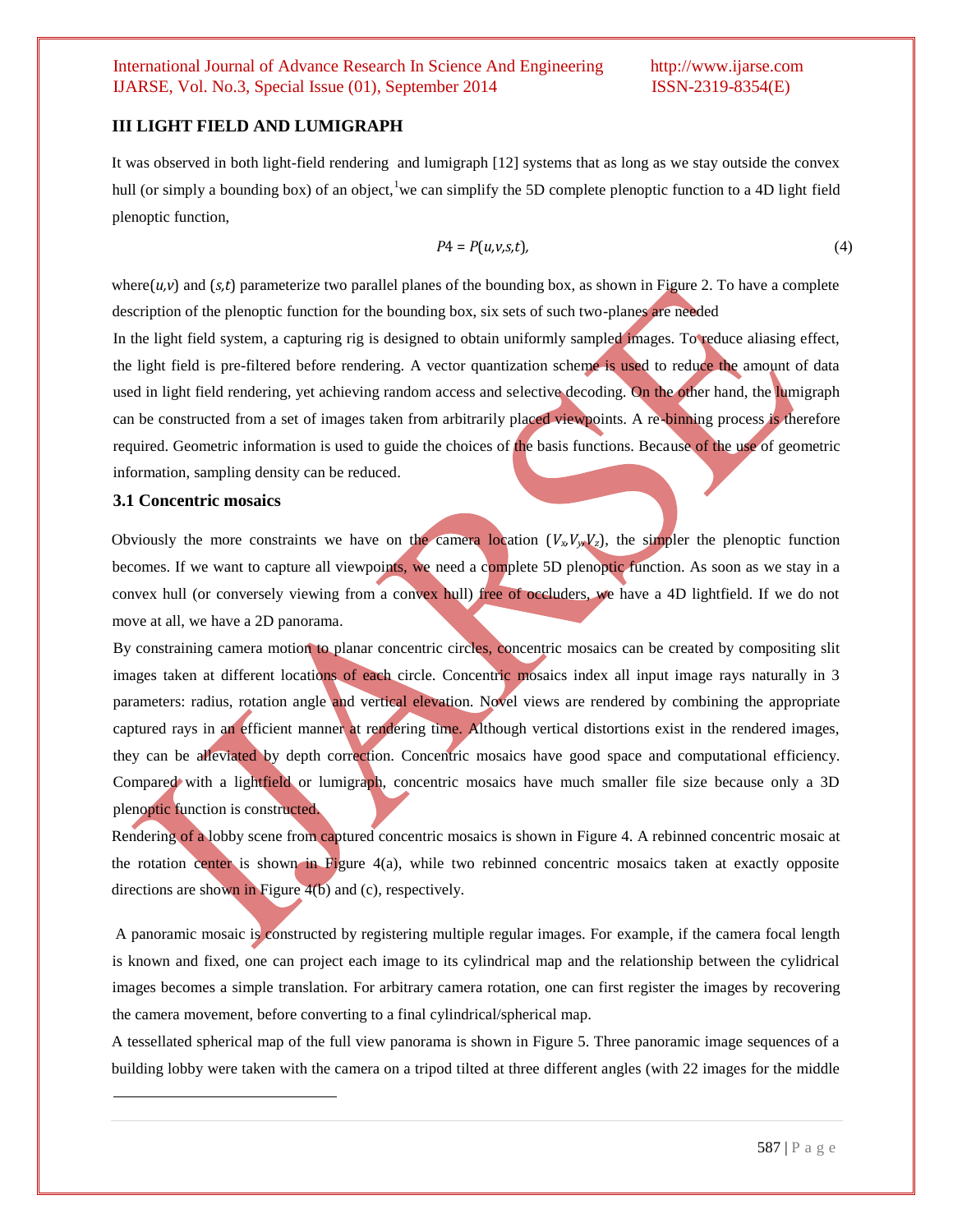sequence, 22 images for the upper sequence, and 10 images for the top sequence). The camera motion covers more than two thirds of the viewing sphere, including the top.



**Figure 5: Tessellated Spherical Panorama Covering The North Pole (Constructed From 54 Images).**

# **IV RENDERING WITH IMPLICIT GEOMETRY**

There is a class of techniques that relies on positional correspondences across a small number of images to render new views. This class has the term *implicit* to express the fact that geometry is not directly available; 3D information is computed only using the usual projection calculations. New views are computed based on direct manipulation of these positional correspondences, which are usually point features.

### **4.1 View Interpolation**

From two input images, given dense optical flow between them, Chen and Williams' view interpolation method [6] can reconstruct arbitrary viewpoints. This method works well when two input views are close by, so that visibility ambiguity does not pose a serious problem. Otherwise, flow fields have to be constrained so as to prevent foldovers. Establishing flow fields for view interpolation can be difficult, in particular for real images. Computer vision techniques such as feature correspondence or stereo must be employed. For synthetic images, flow fields can be obtained from the known depth values.

### **4.2 View Morphing**

From two input images, Seitz and Dyer's view morphing technique reconstructs any viewpoint on the line linking two optical centers of the original cameras. Intermediate views are exactly linear combinations of two views only if the camera motion associated with the intermediate views are perpendicular to the camera viewing direction. If the two input images are not parallel, a pre-warp stage can be employed to rectify two input images so that corresponding scan lines are parallel.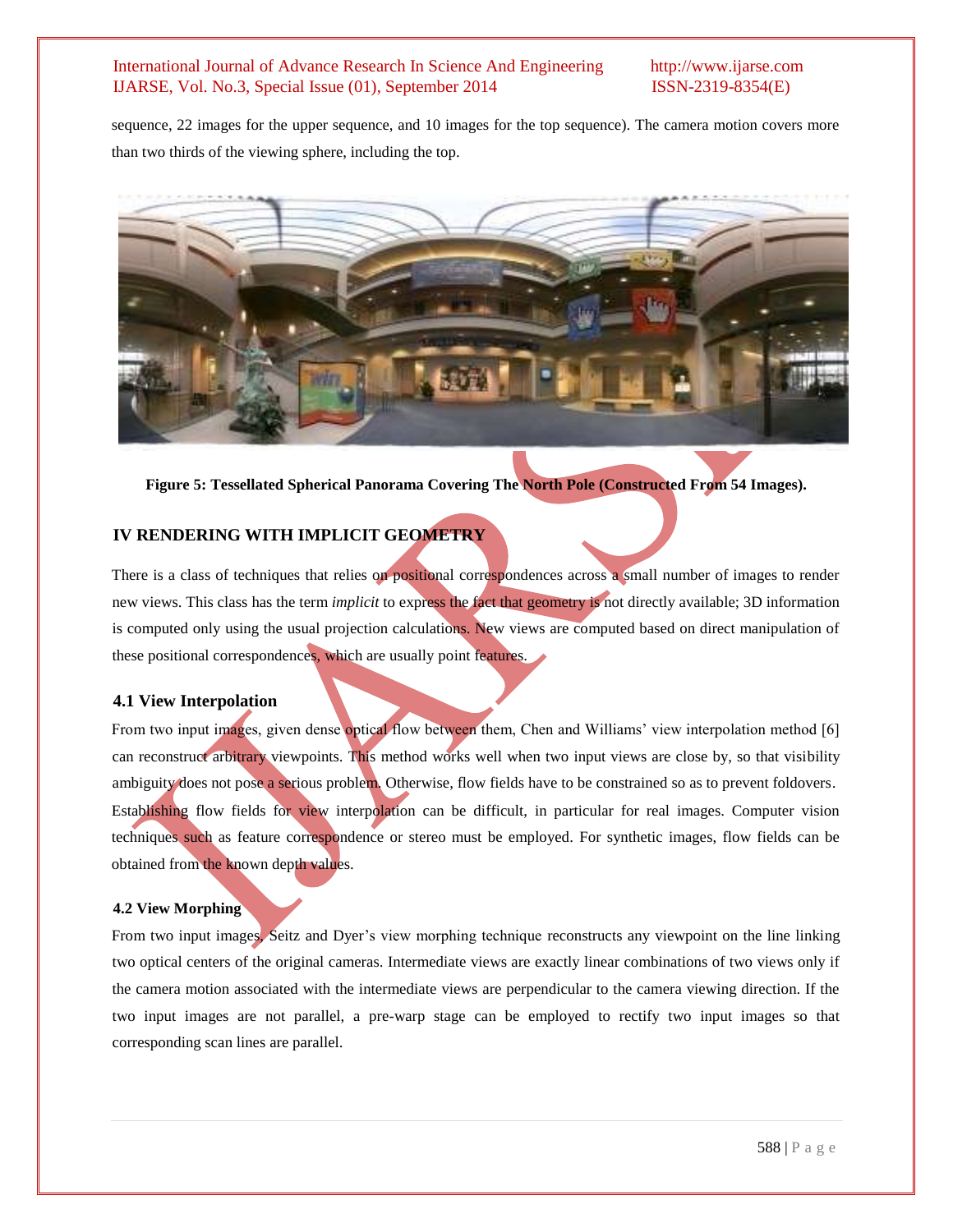Transfer methods (a term used within the photogrammetric community) are characterized by the use of a relatively small number of images with the application of geometric constraints (either recovered at some stage or known *a priori*) to reproject image pixels appropriately at a given virtual camera viewpoint. The geometric constraints can be of the form of known depth values at each pixel, *epipolar constraints* between pairs of images, or *trifocal/trilinear tensors* that link correspondences between triplets of images. The view interpolation and view morphing methods above are actually specific instances of transfer methods.

The idea of generating novel views from two or three reference images is rather straightforward. First, the "reference" trilinear tensor is computed from the point correspondences between the reference images. In the case of only two reference images, one of the images is replicated and regarded as the "third" image. If the camera intrinsic parameters are known, then a new trilinear tensor can be computed from the known pose change with respect to the third camera location. The new view can subsequently be generated using the point correspondences from the first two images and the new trilinear tensor. A set of novel views created using this approach can be seen in Figure 6.

# **V RENDERING WITH EXPLICIT GEOMETRY**

In this class of techniques, the representation has direct 3D information encoded in it, either in the form of depth along known lines-of-sight, or 3D coordinates. The more traditional 3D texture-mapped model belongs to this category (not described here, since its rendering uses the conventional graphics pipeline).

# **5.1 3D Warping**

When the depth information is available for every point in one or more images, 3D warping techniques can be used to render nearly viewpoints. An image can be rendered from any nearby point of view by projecting the pixels of the original image to their proper 3D locations and re-projecting them onto the new picture. The most significant problem in 3D warping is how to deal with holes generated in the warped image. Holes are due to the difference of sampling



**Figure 6: Example of visualizing using the trilinear tensor: The left-most two images are the reference images, with the rest synthesized at arbitrary viewpoints**.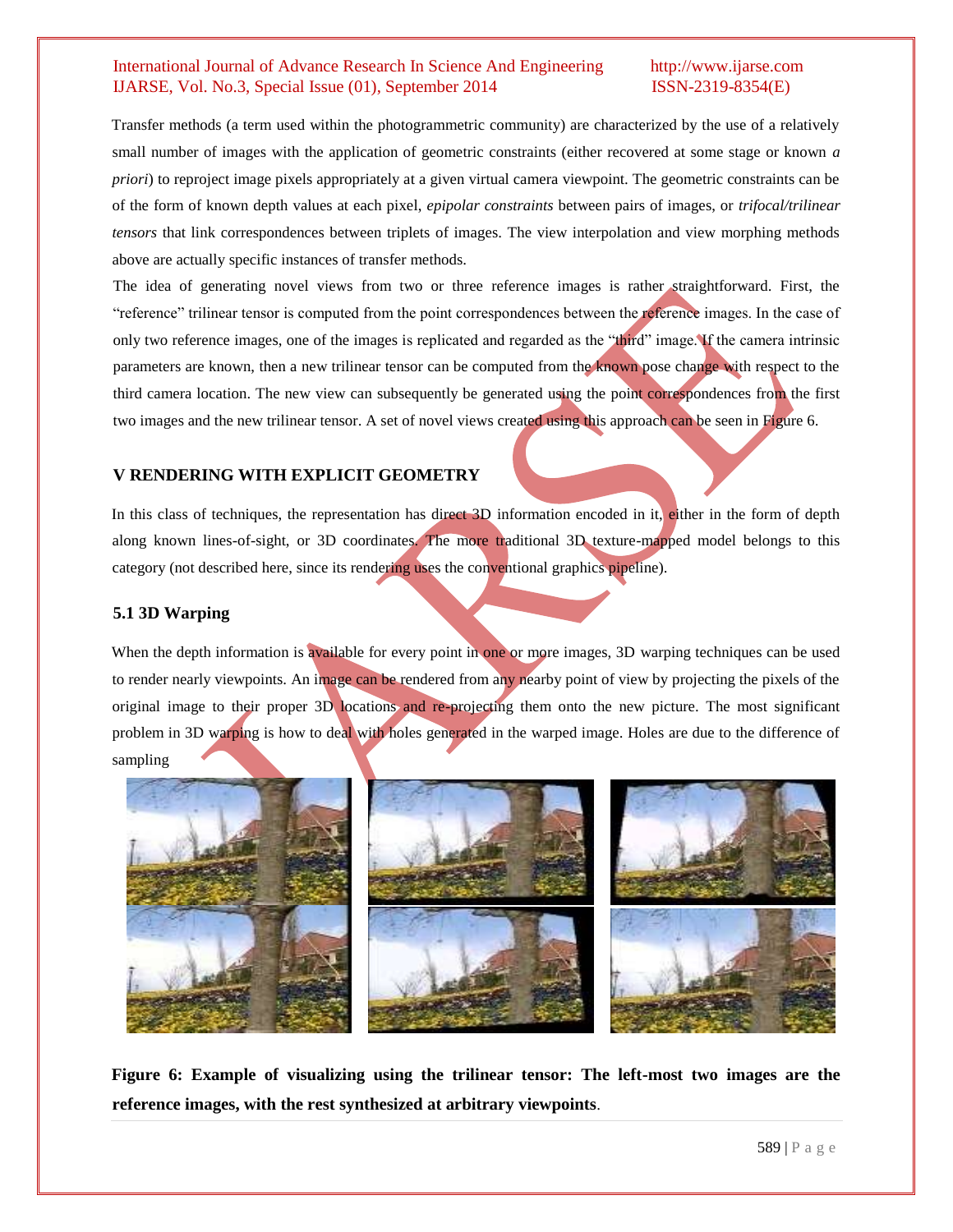resolution between the input and output images, and the disocclusion where part of the scene is seen by the output image but not by the input images. To fill in holes, the most commonly used method is to splat a pixel in the input image to several pixels size in the output image.

## **5.1.1 Relief texture**

To improve the rendering speed of 3D warping, the warping process can be factored into a relatively simple prewarping step and a traditional texture mapping step. The texture mapping step can be performed by standard graphics hardware. Similar factoring approach has been proposed by Szeliski in a two-step algorithm where the depth is first forward warped before the pixel is backward mapped onto the output image.

# **5.1.2 Multiple-center-of-projection images**

The 3D warping techniques can be applied not only to the traditional perspective images, but also multi-perspective images as well.

In LDI, each pixel in the input image contains a list of depth and color values where the ray from the pixel intersects with the environment.

Though LDI has the simplicity of warping a single image, it does not consider the issue of sampling rate or how densely should the LDI be. Chang *et al*. [5] proposed LDI trees so that the sampling rates of the reference images are preserved by adaptively selecting an LDI in the LDI tree for each pixel. While rendering with the LDI tree, only the level of LDI tree that is the comparable to the sampling rate of the output image need to be traversed.

# **5.2 View-Dependent Texture Maps**

Texture maps are widely used in computer graphics for generating photo-realistic environments. Texture-mapped models can be created using a CAD modeler for a synthetic environment. For real environments, these models can be generated using a 3D scanner or applying computer vision techniques to captured images



**Figure 7: Plenoptic sampling. Quantitative analysis of the relationships among three key elements: depth and texture information, number of input images, and rendering resolution.**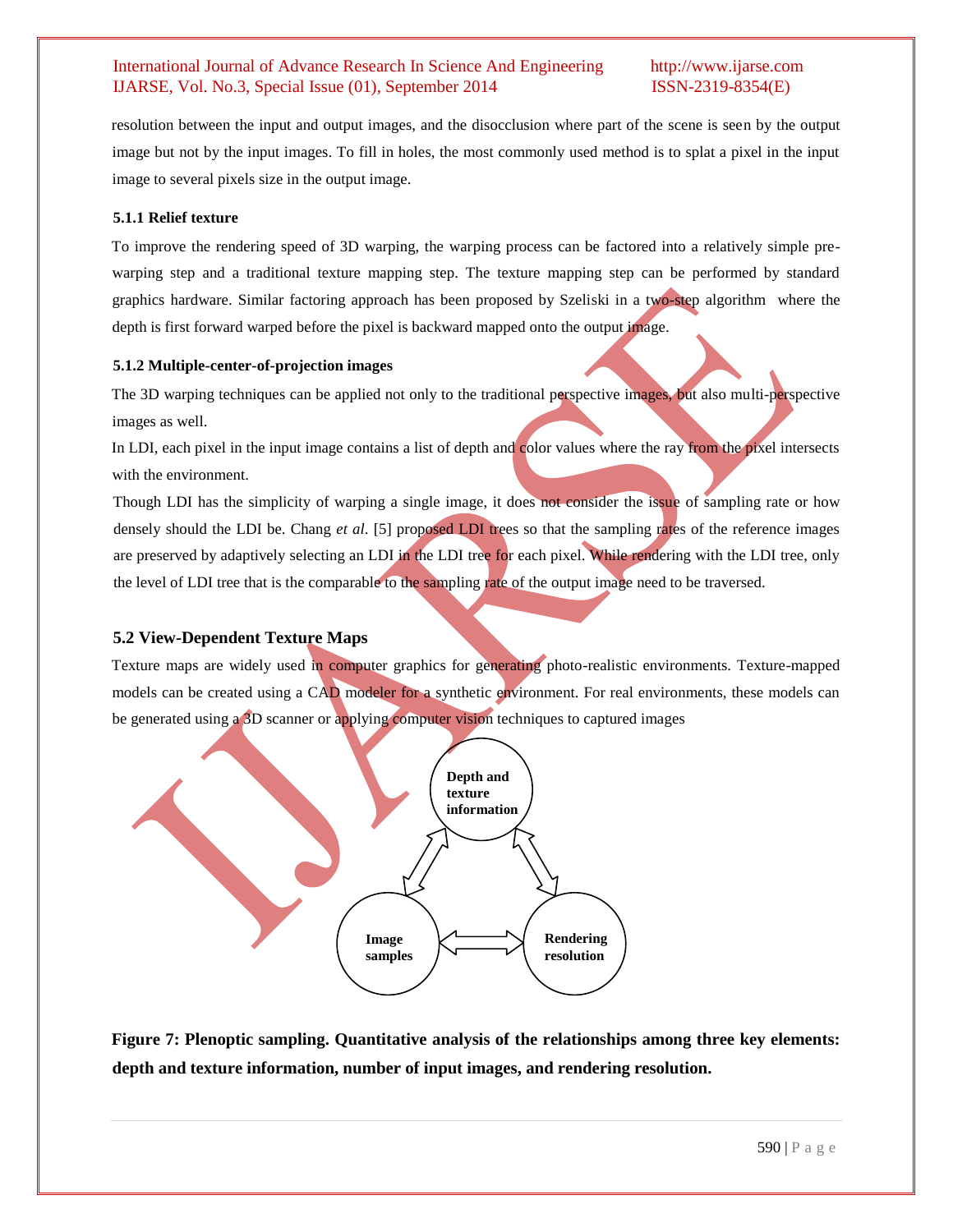Unfortunately, vision techniques are not robust enough to recover accurate 3D models. In addition, it is difficult to capture visual effects such as highlights, reflections, and transpency using a single texture-mapped model.

To obtain these visual effects of a reconstructed architectural environment used view-dependent texture mapping to render new views, by warping and compositing several input images of an environment. A three-step viewdependent texture mapping method was also proposed later by Debevec*et al*. [8] to further reduce the computational cost and to have smoother blending. This method employs visibility preprocessing, polygon-view maps, and projective texture mapping.

### **VI DISCUSSION**

Image-based rendering is an area that straddles both computer vision and computer graphics. The continuum between images and geometry is evident from the image-based rendering techniques reviewed in this article. However, the emphasis of this article is more on the aspect of rendering and not so much on image-based modeling. Other important topics such as lighting and animation are also not treated here. There remain many challenges in image-based rendering, including:

### **6.1 Efficient Representation**

What is very interesting is the trade-off between geometry and images needed to use for anti-aliased image-based rendering. Many image-based rendering systems have made their choices on whether accurate geometry and how much geometric information should be used. Plenoptic sampling provides a theoretical foundation for designing image-based rendering systems.

Both light field rendering and lumigraph avoided the feature correspondence problem by collecting many light rays with known camera poses. With the help of a specially designed rig, they are capable of generating light fields for objects sitting on a rotary table. Camera calibration with marked features was used in the lumigraph system to recover camera poses. Unfortunately, the resulting light field/lumigraph database is very large even for a small object (therefore small convex hull). Walkthrough of a real scene using lightfield has not yet been fully demonstrated.

Because of the large amount of data used to represent the 4D function, lightfield compression is necessary. It also makes sense to compress it because of the spatial coherency among all captured images.

# **6.2 Rendering performance**

How would one implement the "perfect" rendering engine? One possible would be to utilize current hardware accelerators to produce, say, an approximate version of an LDI or a Lumigraph by replacing it with view-dependent texture-mapped sprites. The alternative is to design new hardware accelerators that can handle both conventional rendering and IBR. An example in this direction is the use of PixelFlow to render image-based models .PixelFlow is a high-speed image generation architecture that is based on the techniques of object-parallelism and image composition.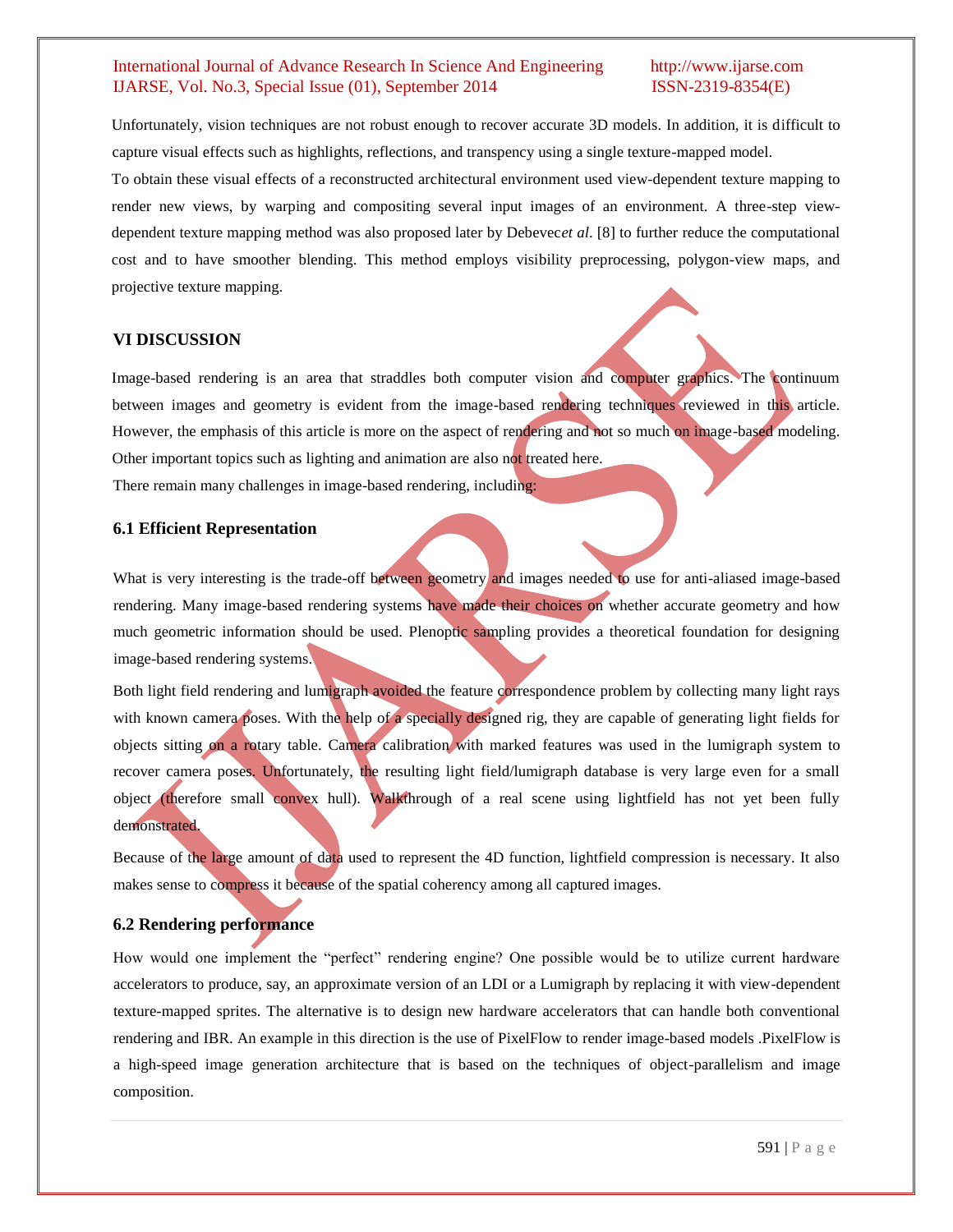# **6.3 Capturing**

Panoramas are relatively not difficult to construct. Many previous systems have been built to construct cylindrical and spherical panoramas by stitching multiple images together. When the camera motion is very small, it is possible to put together only small stripes from registered images, i.e., slit images to form a large panoramic mosaic. Capturing panoramas is even easier if omnidirectional cameras or fisheye lens are used.

Many successful techniques, e.g., light field, concentric mosaics, have restrictions on how much a user can change his viewpoint. For large environment, QuickTimeVR is still the most popular system despite the visual discomfort caused by hot-spot jumping between panoramas. This can be alleviated by having multiple panoramic clusters and enabling single DOF transitioning between these clusters [16], but motion is nevertheless still restricted. To move around in a large environment, one has to combine image-based techniques with geometry-based models, in order to avoid excessive amount of data required. • Dynamic environments.

Two issues must be studied: sampling (how many images should be captured), and compression (how to reduce data effectively).

# **VII CONCLUDING REMARKS**

We have surveyed recent developments in the area of image-based rendering, and in particular, categorized them based on the extent of use of geometric information in rendering.

Demands on realistic rendering, compactness of representation, speed of rendering, and costs and limitations of computer vision reconstruction techniques force the practical representation to be fall somewhere between the two extremes. It is clear from our survey that IBR and the traditional 3D model-based rendering techniques have complimentary characteristics that can be capitalized. As a result, we believe that it is important that future rendering hardware be customized to handle both the traditional 3D model-based rendering as well as IBR.

## **REFERENCES**

- [1] E. H. Adelson and J. Bergen. The plenoptic function and the elements of early vision. In *Computational Models of Visual Processing*, pages 3–20. MIT Press, Cambridge, MA, 1991.
- [2] S. Avidan and A. Shashua. Novel view synthesis in tensor space. In *Conference on Computer Vision and Pattern Recognition*, pages 1034–1040, San Juan, Puerto Rico, June 1997.
- [3] H. H. Baker and R. C. Bolles. Generalizing epipolar-plane image analysis on the spatiotemporal surface. *International Journal of Computer Vision*, 3(1):33–49, 1989.
- [4] J.-X. Chai, X. Tong, S.-C. Chan, and H.-Y. Shum. Plenoptic sampling. In *Proc. SIGGRAPH*, 2000.
- [5] C. Chang, G. Bishop, and A. Lastra. LDI tree: A hierarchical representation for image-based rendering. *Computer Graphics (SIGGRAPH'99)*, pages 291–298, August 1999.
- [6] S. Chen and L.Williams. View interpolation for image synthesis. *Computer Graphics (SIGGRAPH'93)*, pages 279–288,August 1993.